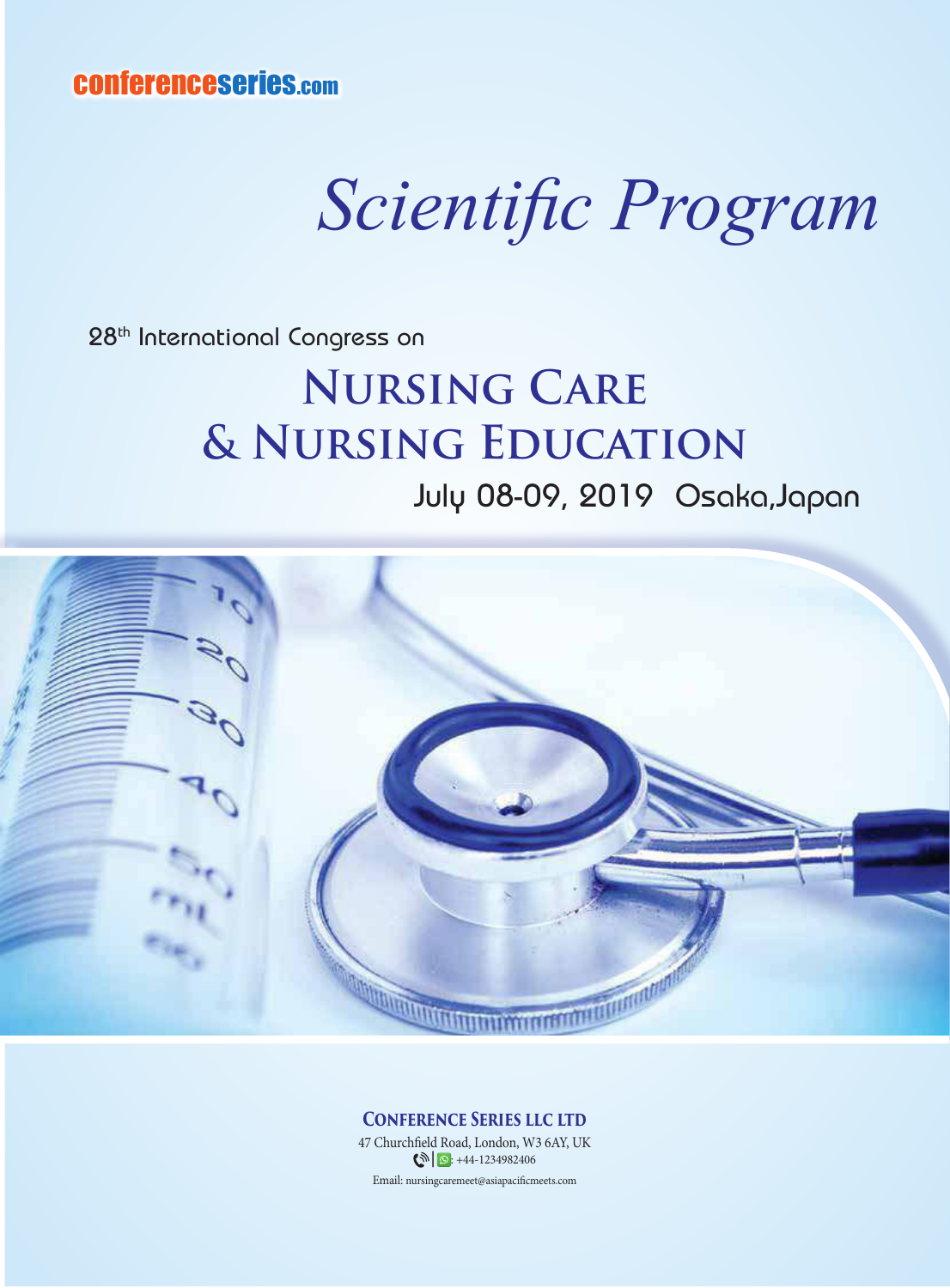|                                |                                                                                                                                                                        | <b>July 08, 2019</b><br>Day 1 |                                                                                                                  |  |
|--------------------------------|------------------------------------------------------------------------------------------------------------------------------------------------------------------------|-------------------------------|------------------------------------------------------------------------------------------------------------------|--|
| 09:30-09:55                    | <b>Registrations</b>                                                                                                                                                   | <b>Conference Hall</b>        |                                                                                                                  |  |
| <b>CONferenceseries.com</b>    |                                                                                                                                                                        | 09:55-10:00                   | <b>Opening Ceremony</b>                                                                                          |  |
|                                |                                                                                                                                                                        | <b>Keynote Forum</b>          |                                                                                                                  |  |
| 09:55-10:00                    | <b>Introduction</b>                                                                                                                                                    |                               |                                                                                                                  |  |
| 10:15-11:00                    | Title: The critical vs non-critical nursing care workload in the intensive care unit                                                                                   |                               |                                                                                                                  |  |
|                                | Yann-Fen Chao, Hungkuang University, Taiwan                                                                                                                            |                               |                                                                                                                  |  |
|                                |                                                                                                                                                                        | <b>Group Photo</b>            |                                                                                                                  |  |
|                                |                                                                                                                                                                        |                               | Networking and Refreshments Break: 11:00-11:15                                                                   |  |
| $11:15-12:00$<br>12:00-12:45   | Title: The experiences and expectation of nurse leaders in the implementation of patient safety standards by<br>their nurses' staffs in hospitals: A qualitative study |                               |                                                                                                                  |  |
|                                | Setyowati Brotosudirdjo, University of Indonesia, Indonesia                                                                                                            |                               |                                                                                                                  |  |
|                                |                                                                                                                                                                        |                               | Title: Poor treatment compliance in diabetes mellitus: The role of advanced practice registered nurse in         |  |
|                                | recognizing the scope of the problem and impact on the patient care outcome                                                                                            |                               |                                                                                                                  |  |
|                                | <b>Rodel Celso Aguirre, PerfectSK Medical Laser Center, USA</b>                                                                                                        |                               |                                                                                                                  |  |
|                                |                                                                                                                                                                        |                               | Lunch Break: 12:45-13:45                                                                                         |  |
| Session:                       |                                                                                                                                                                        |                               | Advanced Nursing Care   Nursing Care Education and Research   Clinical Nursing   Healthcare Management           |  |
|                                | <b>Midwifery Nursing   Nursing Care</b>                                                                                                                                |                               | <b>Session Introduction</b>                                                                                      |  |
|                                | Session Chair: Setyowati Brotosudirdjo, University of Indonesia, Indonesia                                                                                             |                               |                                                                                                                  |  |
| $13:45 - 14:15$                |                                                                                                                                                                        |                               |                                                                                                                  |  |
|                                |                                                                                                                                                                        |                               | Title: Knowledge and practice of foot care among Vietnamese patients with type-2 diabetes                        |  |
|                                | Pranee C Lundberg, Uppsala University, Sweden                                                                                                                          |                               |                                                                                                                  |  |
| 14:15-14:45                    |                                                                                                                                                                        |                               | Title: Health workers perception of patient safety culture in Java district general hospital                     |  |
|                                | Ida Faridah, University of Indonesia, Indonesia                                                                                                                        |                               |                                                                                                                  |  |
|                                |                                                                                                                                                                        | <b>Poster Presentations</b>   |                                                                                                                  |  |
| P1<br>14:45-14:55<br><b>P2</b> |                                                                                                                                                                        |                               | Title: Evaluation of computerized virtual reality on functional ability and quality of life in elderly           |  |
|                                | Chia-Chi Chang, Taipei Medical University, Taiwan                                                                                                                      |                               |                                                                                                                  |  |
|                                |                                                                                                                                                                        |                               | Title: The association between sleep quality, cortisol profile and attention in nurses: A cross-sectional survey |  |
| 14:55-15:05                    | <b>Shu-Fen Niu, Taipei Medical University, Taiwan</b>                                                                                                                  |                               |                                                                                                                  |  |
|                                |                                                                                                                                                                        |                               | Title: Effectiveness of community-based diet and exercise intervention program in middle-aged and elderly        |  |
| P3<br>15:05-15:15              | with non-alcoholic fatty liver disease                                                                                                                                 |                               |                                                                                                                  |  |
|                                | <b>Shu-Hung Chang, Chang Gung University of Science and Technology, Taiwan</b>                                                                                         |                               |                                                                                                                  |  |
| <b>P4</b><br>$15:15-15:25$     |                                                                                                                                                                        |                               | Title: Exploring the attitude toward older people in the new generation of nursing students                      |  |
|                                | Pei-Ling Hsieh, University of Kang Ning, Taiwan                                                                                                                        |                               |                                                                                                                  |  |
|                                |                                                                                                                                                                        |                               |                                                                                                                  |  |
| P <sub>5</sub><br>15:25-15:35  | Pei-Ling Hsieh, University of Kang Ning, Taiwan                                                                                                                        |                               | Title: Exploring the knowledge toward older people in the new generation of nursing students                     |  |